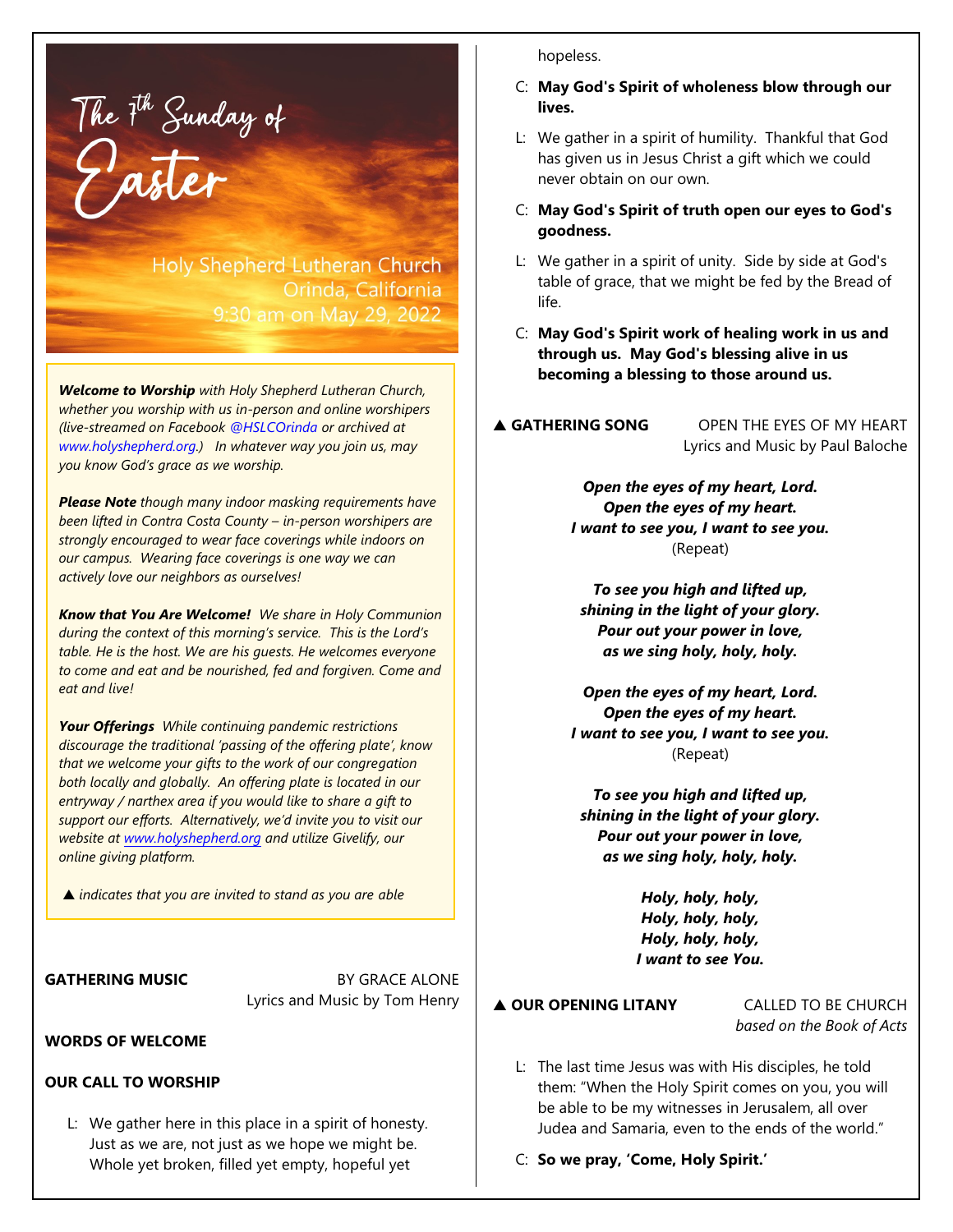- L: And the Spirit came among them.
- C: **And they began to speak to their neighbors about the amazing love of God.**
- L: And the Spirit stayed among them.
- C: **And they devoted themselves to learning and fellowship, to worship and prayer.**
- L: And the Spirit wove them together.
- C: **And they supported one another as they could, and were thankful for what they had.**
- L: The Spirit called them into action.
- C: **To speak the truth and to speak for God.**
- L: The Spirit challenged their assumptions.
- C: **And their eyes were opened to new possibilities.**
- L: The Spirit invited them to journey
- C: **And wherever they went, they spoke of the mighty acts of God.**
- L: May the same Spirit which called, gathered, enlighten and sanctified those first Christians be present with us.
- C: **For we pray, 'Come, Holy Spirit.'**
- L: So let us pray ....
- C: **Lord Jesus, in the days after your death and resurrection you sent your followers to be your witnesses to the ends of the earth. Fill us with your Spirit, that we too might bear witness to all you have done. For we ask this in the awareness that you are the One who came and will come again. Amen.**

### **THE LESSON** Acts 1:1-14

*The Book of Acts begins with a reminder that the story of God's saving work – which began in Jesus – is brought to fruition in the work of the church.*

In the first book, Theophilus, I wrote about all that Jesus began to do and teach until the day when he was taken up to heaven, after giving instructions through the Holy Spirit to the apostles whom he had chosen. After his suffering he presented himself alive to them by many convincing proofs, appearing to them during forty days and speaking about the kingdom of God. While staying with them, he ordered them not to leave Jerusalem but to wait there for the promise of the Father. "This," he said, "is what you have heard from me; for John baptized with water, but you will be baptized with the Holy Spirit not many days from now."

So when they had come together, they asked him, "Lord, is this the time when you will restore the kingdom to Israel?" He replied, "It is not for you to know the times or periods that the Father has set by his own authority. But you will receive power when the Holy Spirit has come upon you, and you will be my witnesses in Jerusalem, in all Judea and Samaria, and to the ends of the earth." When he had said this, as they were watching, he was lifted up, and a cloud took him out of their sight. While he was going and they were gazing up toward heaven, suddenly two men in white robes stood by them. They said, "Men of Galilee, why do you stand looking up toward heaven? This Jesus, who has been taken up from you into heaven, will come in the same way as you saw him go into heaven." Then they returned to Jerusalem from the mount called Olivet, which is near Jerusalem, a Sabbath day's journey away.

When they had entered the city, they went to the room upstairs where they were staying: Peter, and John, and James, and Andrew, Philip and Thomas, Bartholomew and Matthew, James son of Alphaeus, and Simon the Zealot, and Judas son of James. All these were constantly devoting themselves to prayer, together with certain women, including Mary the mother of Jesus, as well as his brothers.

**KIDTALK** Pastor John Valentine

**A SONG OF CELEBRATION** FLOW LIKE A RIVER Lyrics and Music by David Kauffman

> *Flow like a river, fall like the rain Streams of compassion, flow from his throne Wide as the ocean, deep as the sea Life giving fountain, Is God's love for me* (Repeat)

*Feast at the table of mercy; Drink from the cup of his grace Dwell in his infinite goodness; Live in his healing embrace Feast at the table of mercy; Drink from the cup of his grace Dwell in his infinite goodness; Live in his healing embrace*

> *Flow like a river, fall like the rain Streams of compassion, flow from his throne Wide as the ocean, deep as the sea Life giving fountain, Is God's love for me*

*Feast at the table of mercy; Drink from the cup of his grace Dwell in his infinite goodness; Live in his healing embrace Feast at the table of mercy; Drink from the cup of his grace Dwell in his infinite goodness; Live in his healing embrace*

> [Tag] *Wide as the ocean, deep as the sea Life giving fountain, is God's love for me Life giving fountain, is God's love for me*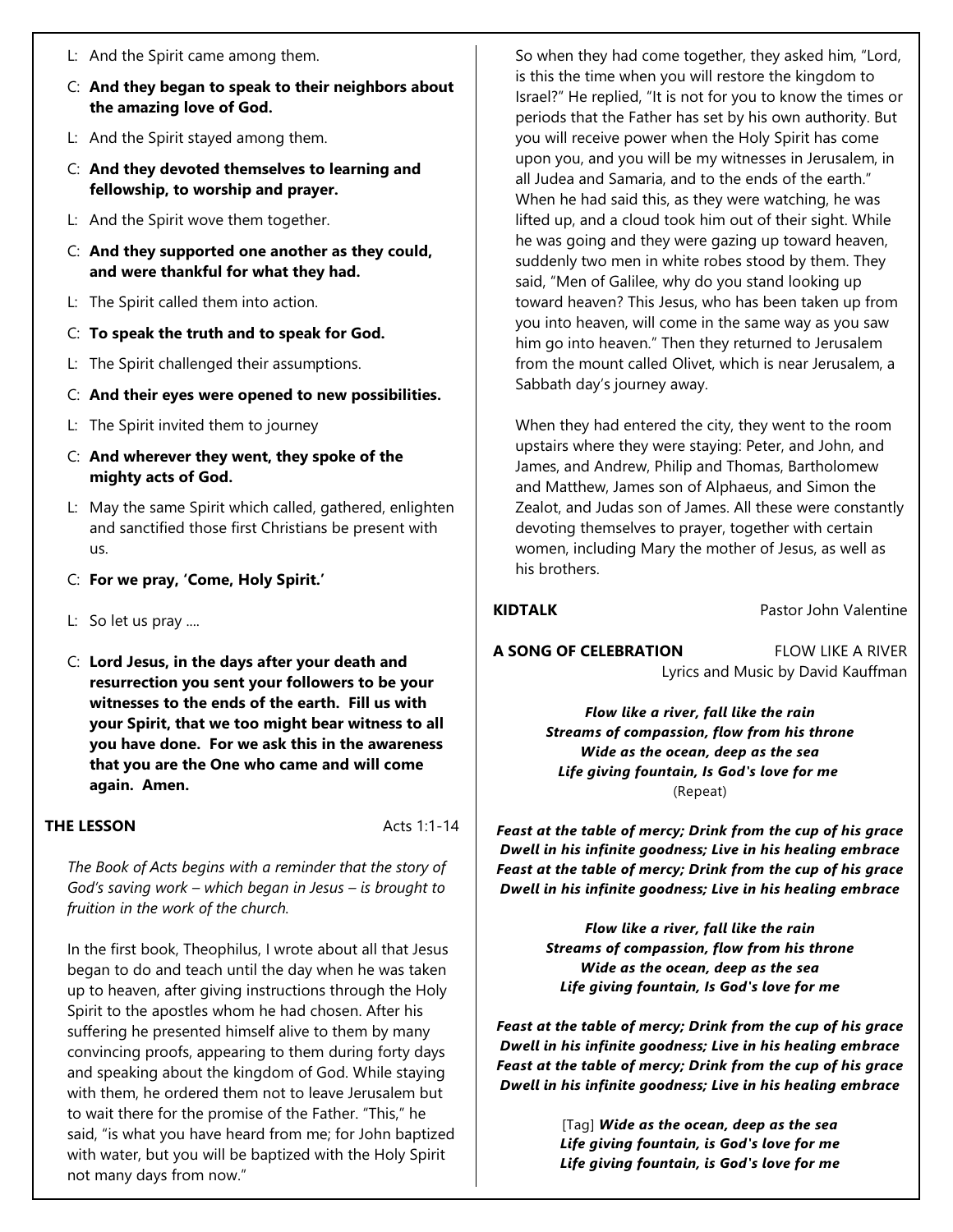**THE SERMON Pastor John Valentine** 

# **A OUR AFFIRMATION OF FAITH**

*Our Easter Season Affirmation of Faith is based on an account (found in Acts 10:38-43) of Peter's witness as to why Jesus mattered to him. Peter's words invite us to consider why Jesus still matters.* 

## **We are people who have heard the Good News.**

- **• How God anointed Jesus with the Spirit of Truth.**
- **• How Jesus healed those he encountered along the way.**
- **• How Jesus was killed by those who feared his goodness.**
- **• How Jesus was raised from death by the Creator of all that is.**

**We have been called to be witnesses to that Good News.**

- **• That God is the God of the living and the dead.**
- **• That God offers forgiveness to all who would trust God.**
- **• That God is better to us than we are to ourselves.**
- **• That God calls us to respect God and embody God's love to our neighbors.**

**May we be Good News people this day and always! Amen.**

# **THE PRAYERS OF GOD'S PEOPLE**

*Empowered by the Holy Spirit to manifest the Good News to the ends of the earth, we pray for the church, for people in need, and for all of creation, utilizing the prayer refrain "God, in your mercy, hear our prayer."*

# **A THE COMMUNION LITANY**

L: Let us pray: Lord Jesus, you came to us as a tiny Baby born in danger and discomfort. You grew into a Man whom the world can never forget. You offered up your body and blood for the sake of our broken lives and our broken world. So come to us now in this bread and this wine. Unite us and strengthen us by your presence and through your Word, that we might be your faithful children in this world.

For together we remember that – on the night in which he was betrayed – our Lord Jesus took bread and gave thanks; broke it and gave it to his disciples, saying: "Take and eat; this is my body, given for you. Do this for the remembrance of me." Again, after supper, he took the cup, gave thanks and gave it for

all to drink, saying: "This cup is the new covenant in my blood, shed for you and for all people for the forgiveness of sin. Do this for the remembrance of me."

And that same Jesus who called us to remember, and who is present with us now, is the One who taught us all to pray:

C: **Our Father, who art in heaven, hallowed be thy name, thy kingdom come, thy will be done, on earth as it is in heaven. Give us this day our daily bread; and forgive us our trespasses as we forgive those who trespass against us; and lead us not into temptation, but deliver us from evil. For thine is the kingdom, and the power and the glory, forever and ever. Amen.**

# **HOLY COMMUNION**

*As we share in the gift of Holy Communion this morning, we invite you to come to the Altar Rail and kneel or stand as you are able. You are encouraged to remove your mask once you have arrived at the Altar Rail, and don it anew before returning to your seat.*

*During the serving of Holy Communion, you are invited to sing the following songs with our Worship Team.*

> IN THE GARDEN Lyrics and Music by C. Austin Miles

I *come to the garden alone, While the dew is still on the roses; And the voice I hear, falling on my ear, The Son of God discloses.*

### Refrain:

*And He walks with me, and He talks with me, And He tells me I am His own, And the joy we share as we tarry there, None other has ever known.*

*He speaks, and the sound of His voice Is so sweet the birds hush their singing; And the melody that He gave to me Within my heart is ringing.* [Refrain]

*I'd stay in the garden with Him Though the night around me be falling; But He bids me go – through the voice of woe, His voice to me is calling.* [Refrain]

> SING ALLELU Lyrics and Music by Fernando Ortega